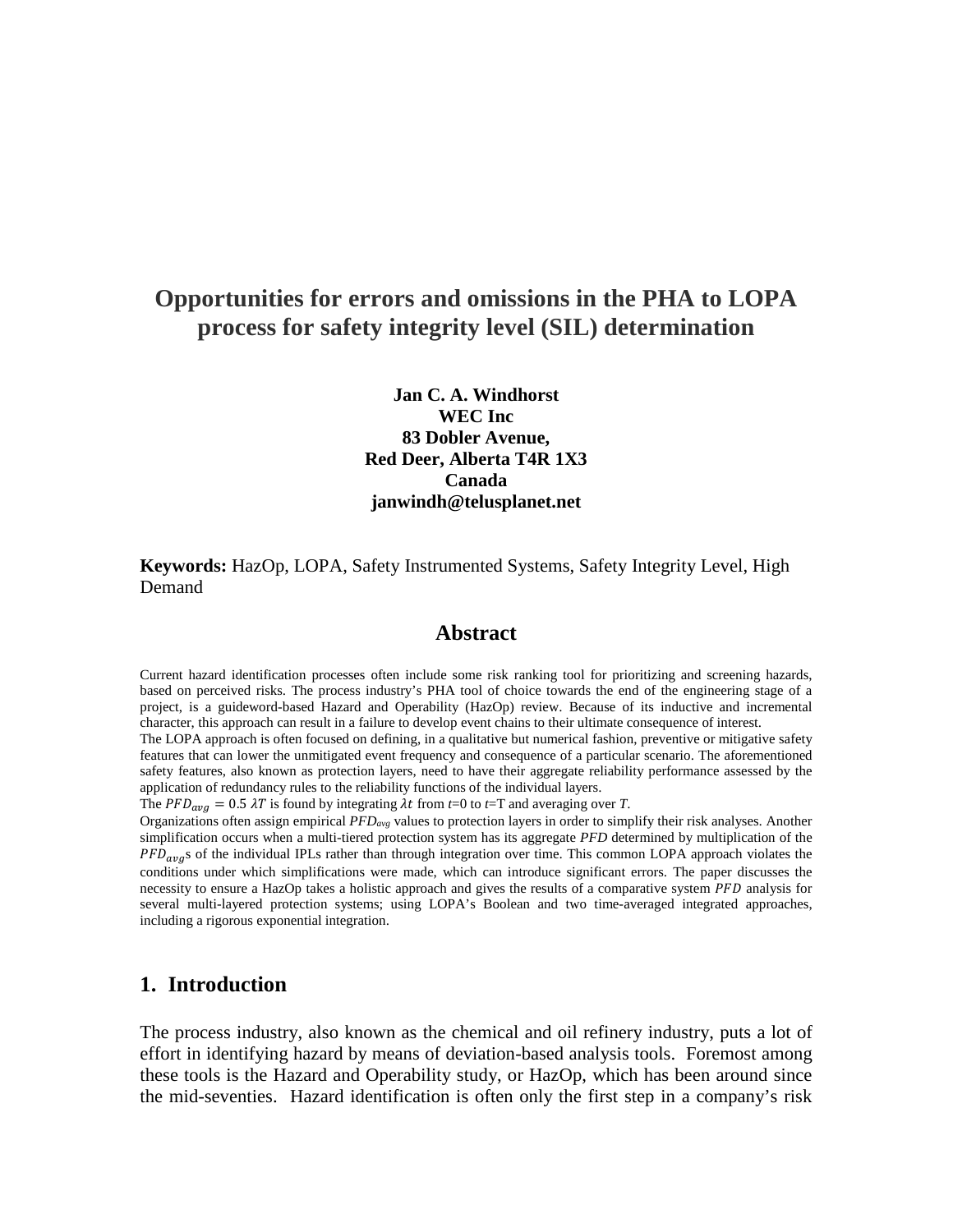management program. A complete risk management program frequently will include LOPA, as the primary safety integrity determination tool; while more advanced risk analysis tools are not often used.

Safety integrity is the level of performance needed by a safety function to safeguard a process or part of a process [5]. If the safety function relies on electrical/ electronic/ programmable electronic components, also known as a SIS [6], then that function is called a Safety Instrumented Function or SIF. LOPA can be performed using a dedicated hazard-targeting analysis tool at the end of a process design. Unfortunately, many organizations prefer to forego this opportunity and wait until after the HazOp. Such an approach can be rationalized by the argument that only one formal hazard analysis, the HazOp, needs to be conducted. Potential LOPA scenarios would then subsequently be extracted from the HazOp report. This glosses over the shortcomings that are inherent to the HazOp process. The final LOPA report will therefore reflect the shortcomings of the LOPA process as well as the HazOp report's shortcomings.

## **2. HazOp Issues**

During a HazOp study engineering drawings, specifically Piping and Instrument Diagrams (P&IDs) are subdivided into "nodes" that are to be subjected to deviationbased guidewords. It is not uncommon to have fifty or more nodes with many deviations per node. A deviation will or can be the starting point of a cause–effect chain that results in an ultimate effect that is of interest. Large number of HazOp entries can scatter identical ultimate effects throughout a HazOp report. This, in turn, makes it difficult to use that report for the purpose of defining a scope of work for LOPA. This is especially true when:

- a) There are typos;
- b) The wording for an ultimate effect has changed between nodes or even within the same node; e.g., explosion versus deflagration, detonation, pressure waves, etc.;
- c) The effects were not always developed until the ultimate effect;
- d) An ultimate effect is scattered over subscenarios;
- e) Subscenarios are scattered over many nodes;
- f) There are many standard-sized P&ID sheets and a single node can span several P&IDs. HazOp participants might need to flip back and forth between several P&IDs. In the past there were few but "monster-sized" P&IDs.

Where risk ranking is performed on identified cause-effect chains, extra difficulties can arise when:

- a) The risk associated with several subscenarios stays below the Safety Integrity Level or SIL 1 (risk reduction factor required is ten or less) benchmark even though the aggregate can be well above the SIL 1 threshold [3].
- b) Alternatively, it is possible that individual subscenarios score just above the SIL 1 threshold; causing an unnecessary increase of instrumentation and spurious trips.

Because a HazOp study's scope covers hazards as well as operability issues; it is possible that true hazard issues are being drowned out by operability issues. Finding the right LOPA candidates from among a multitude of HazOp cause-effect scenarios can be very burdensome. Furthermore, the LOPA results might not be of the desired quality then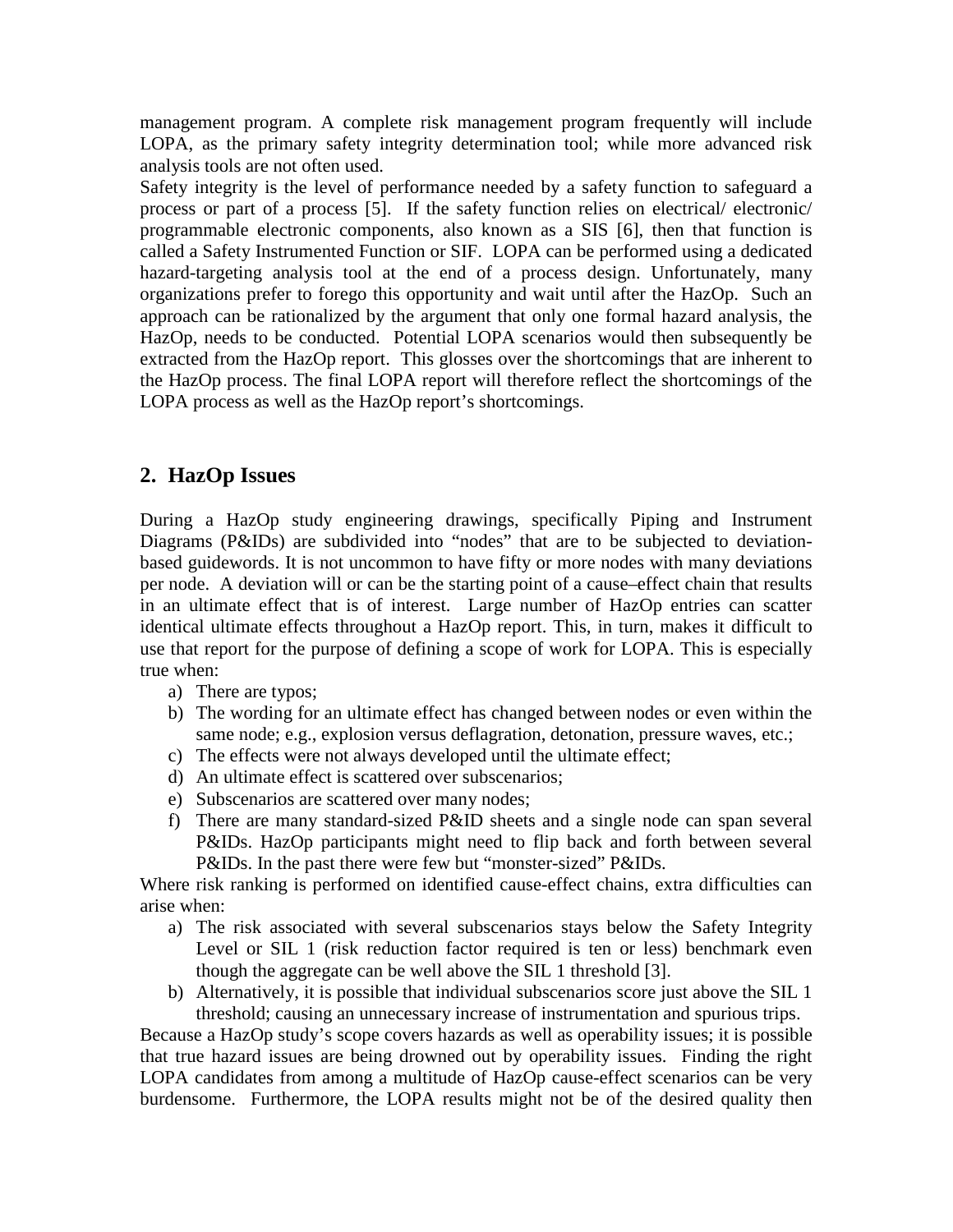besides the aforementioned HazOp and LOPA shortcomings the quality is also affected by the shortcomings of the LOPA scope selection process itself.

# **3. LOPA Issues**

LOPA is a self-proclaimed simple semi-quantitative risk analysis method that, in order to avoid complexity, focuses on single "initiating event - loss event" relationships [1]. In case the scope was created by selecting "higher risk" HazOp cause–effect scenarios; the causes are usually the initiating events. Most LOPAs exercises use default value tables for initiating event frequencies and safeguards, also known as (Independent) Protection Layers (IPLs). Most LOPA books (e.g., [1]) have some default LOPA tables in them. Where these tables are used without considering their applicability, the final LOPA results will, at best, represent some qualitative analysis expressed in a numerical fashion.

The LOPA goal is to analyze selected single "initiating event-loss event" scenarios and assess whether the risk posed by each scenario has been reduced to a residual value that is deemed acceptable. In case of a new design, the achieved risk reduction is determined by assessing the performance of the defined IPLs. For an existing facility the IPLassessment is conducted on installed IPLs. If after the IPL(s) assessment, the residual risk value is still too high, additional risk reduction measures need to be taken.

Relying on HazOp studies for scope definition means that the LOPA will occur at a rather late stage where a detailed design is close to being frozen or is frozen. Under those circumstances there will be a reluctance to redo part of the design and the preferred way of achieving risk reduction will by adding Safety Instrumented Functions (or SIFs), with an appropriate measure of safety integrity; i.e., more instrumentation.

# *3.1 Mutually exclusive events*

Where several mutually exclusive initiating events result in the same ultimate consequence or loss event, LOPA's single "initiating event - loss event" strategy will result in an under-estimation of loss event likelihoods. Examples of such mutually exclusive events are parallel heat exchanger operations, pressure swing adsorption systems, etc. In such cases it is necessary to determine and apply an appropriate correction to initiating event frequencies. Failure to do so can, besides the aforementioned likelihood underestimation, result in a high demand operation being treated as a low demand situation.

## *3.2 High and low demand scenarios*

IEC 61508-4 (2010) [7] defines a high demand mode as a condition where the frequency of demands is greater than one per year while a low demand condition has a frequency of no greater than once a year.

It is necessary to establish which mode is being considered, high or low, then low demand situations have a *PFD*avg-based approach while high demand/continuous mode situations use a  $(\lambda_D)$  dangerous failure rate-based approach [2]. An example of a high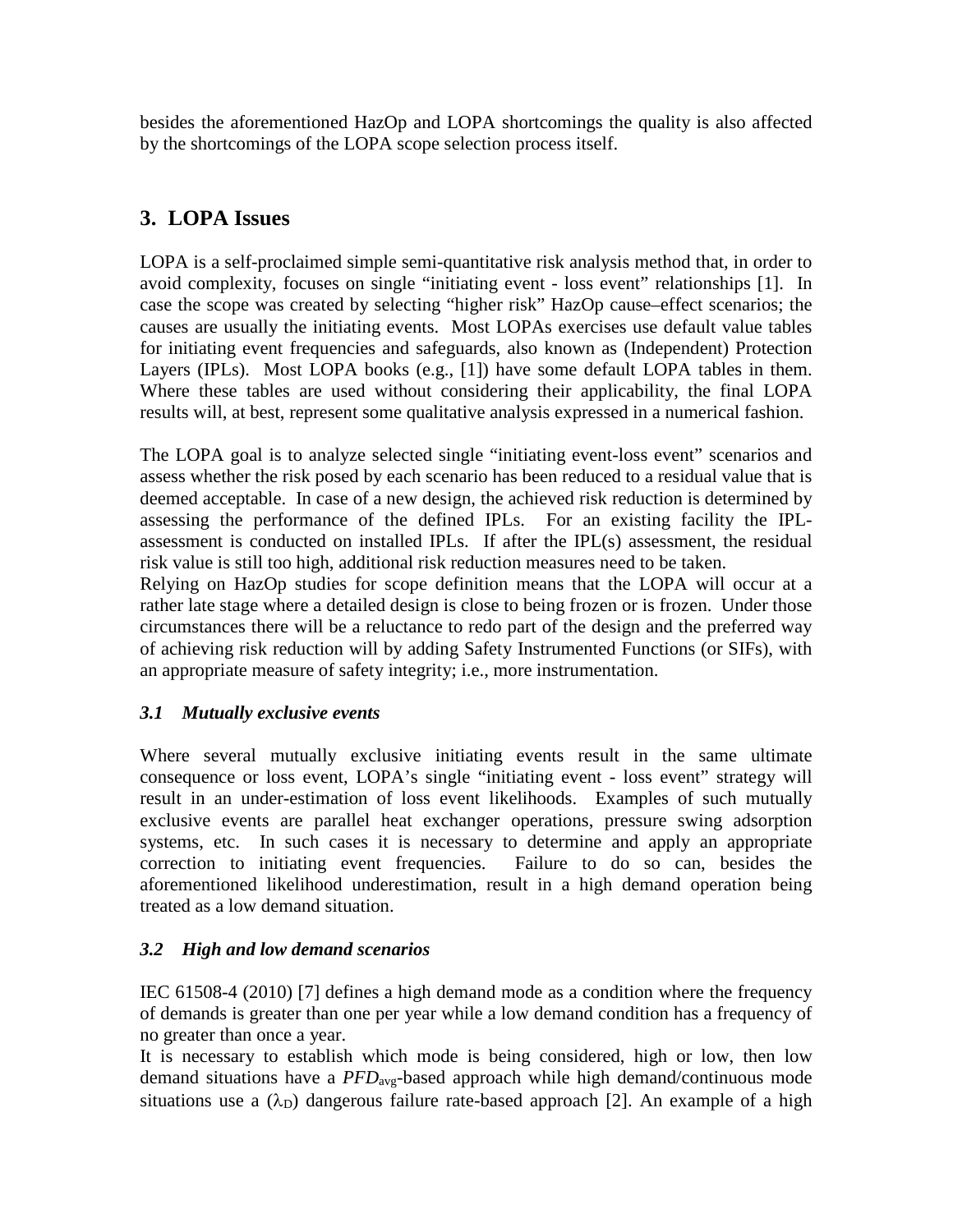demand mode operation would be daily draining of spent lube oil from reciprocal hydrogen compressor coalescers (at high pressure) to a receiver vessel (at low pressure).

#### *3.3 Parallel redundancy of IPLs*

Parallel redundancy characterizes a situation where multi-tiered IPLs exist that each, individually, can prevent an initiating event from evolving into an undesired consequence. In essence all preventive IPLs must fail before the consequence can materialize. Ignoring Common Cause Failures (CCFs) and assuming an IPL that operates in a constant failure rate domain  $(\lambda \neq \lambda(t))$ , the *PFD*(t) of a single IPL is given by equation  $(1)$  [8]:

$$
PFD^{IPL}(t) = (1 - e^{-\lambda t})
$$
 (1)

The term  $e^{-\lambda t}$  in (1) represents the reliability. It can be readily expanded without a major error as long as  $\lambda t$  is sufficiently small; e.g.,  $< 0.1$ . In such a case it is common to take the first two expansion terms; i.e.,  $(1 - \lambda t)$ , which yields:

$$
PFD^{IPL}(t) = \lambda t \tag{2}
$$

An average IPL PFD for a time interval *T* can be calculated for (2) by integration from t=0 to t=*T* and division by *T*:

$$
PFD_{avg}^{IPL} = \frac{1}{T} \int_{t=0}^{t=T} \lambda t \, dt = \frac{1}{2} \lambda T \tag{3}
$$

Assuming absence of common cause failures, the aggregate or system PFD of a system consisting of a number of IPLs is defined by:

$$
PFD^{System}(t) = \prod_{i=1}^{n} PFD^{IPLi}(t)
$$
\n(4)

For a system protected by three parallel redundant IPLs, the system *PFD*(t) can be written, at any given time, as:

$$
PFD_{1003}(t) = PFDIPL1(t) \times PFDIPL2(t) \times PFDIPL3(t) \quad (5)
$$

When assuming identical and constant failure rates the  $PFD<sub>1003</sub>(t)$  can be rewritten as:

$$
PFD_{1003}(t) = 1 - 3e^{-\lambda t} + 3e^{-2\lambda t} - e^{-3\lambda t}
$$
 (6)

 $PFD_{1003}(t)$  in (Eq. 6) shows; however, that the system's aggregate failure rate will not be constant. Therefore time-averaged system  $PFDs$ , for systems with parallel Therefore time-averaged system *PFDs*, for systems with parallel redundancy, should be determined through proper integration and time averaging, as required by IEC [6].

LOPA ignores these requirements and calculates an aggregate system *PFD*avg by merely multiplying the *PFD*avg of the individual IPLs. This Boolean approach is not correct and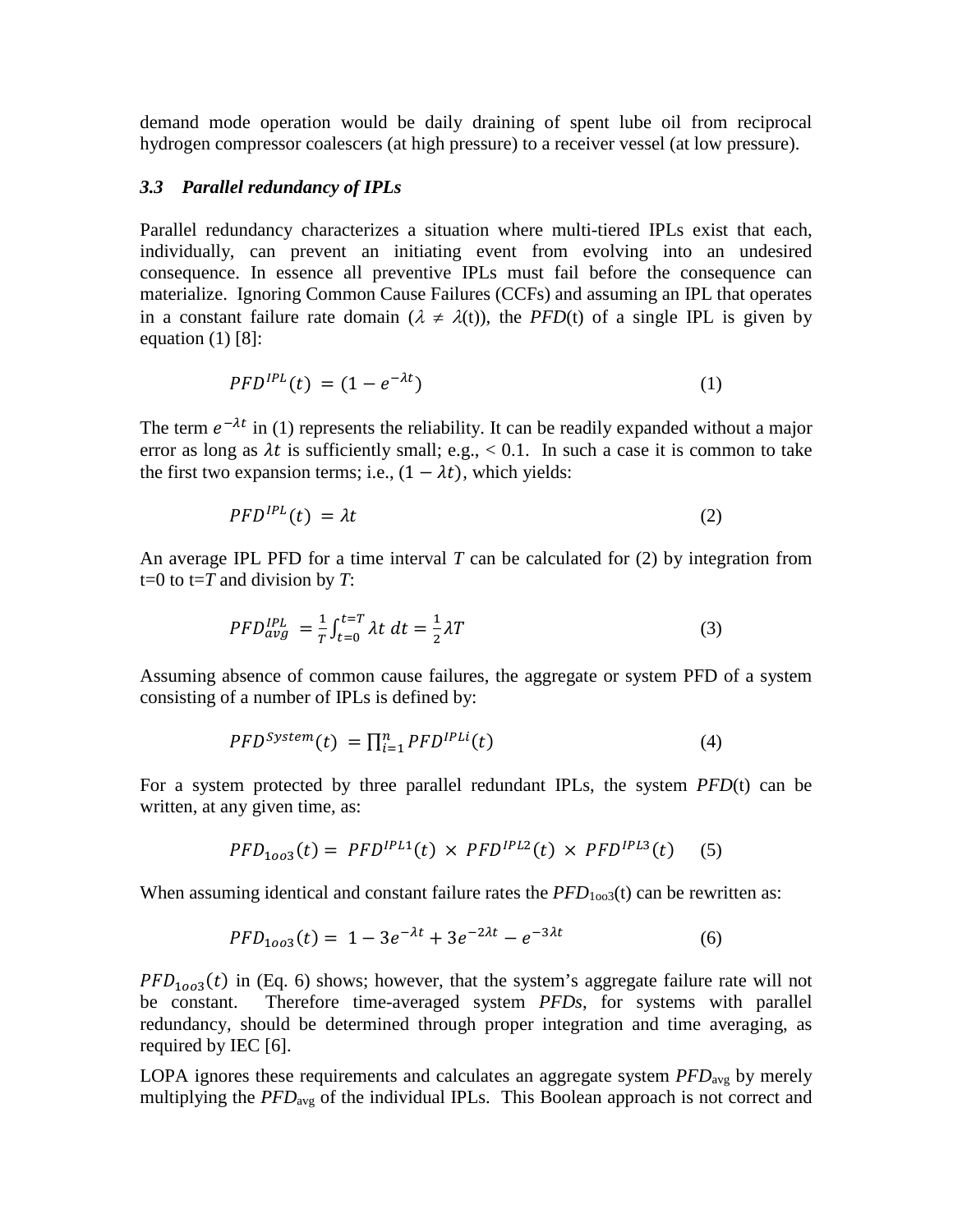can result in a gross under-estimation of risk for a multi-tiered IPL system. Appropriate correction factors need to be applied in accordance with Table 1; e.g., the *PFD*avg of a double-tiered IPL system would need to be multiplied with (4/3) [3]. Table 1 presents *PFD*<sub>avg</sub> equations for systems that were determined by (i) rigorous calculations; i.e., without the series expansion, (ii) the IEC time-averaged integration approach and (iii) the LOPA Boolean approach.

Consideration of common cause failures (CCFs) can cause further *PFD*avg increases. According to Sintef [9]; given a failure of two similar redundant components, the likelihood of having a simultaneous failure of a third added component will be 0.5.

**Table 1.** *PFD***avg equations, without CCFs, determined by time-averaged integration of (i) exponential equations; (ii) expanded equations (IEC); and (iii) LOPA's Boolean approach.**

| Setup:<br>100X | Doolcan approach.<br>(i) $PFD_{avg}$ determined by rigorous integration of<br>exponential equations [3]                                                                                    | (ii) $PFD_{\text{avg}}$ as<br>per IEC:<br>$\frac{1}{T}\int_0^T (\lambda T)^x dt$ | (iii) $\mathbf{PFD}_\text{avg}$<br><b>Boolean:</b><br>$\left(\frac{1}{2}\lambda T\right)^{x}$ |
|----------------|--------------------------------------------------------------------------------------------------------------------------------------------------------------------------------------------|----------------------------------------------------------------------------------|-----------------------------------------------------------------------------------------------|
|                | 1001 $\left  \frac{1}{T} \int_0^T (1 - e^{-\lambda t})^1 dt = \frac{1}{T} \left\{ \left( \frac{e^{-\lambda t}}{\lambda} + t \right) \right\}^{\prime} \right\}$                            | $(1/2)$ $\lambda$ T                                                              | $(1/2) \lambda T$                                                                             |
|                | 1002 $\left  \frac{1}{T} \int_0^T (1 - e^{-\lambda t})^2 dt = \frac{1}{T} \left\{ \left( \frac{e^{-2\lambda t} (4e^{\lambda t} - 1)}{2\lambda} + t \right) \right\}^T \right\}$            | $(1/3) (\lambda T)^2$ $(1/4) (\lambda T)^2$                                      |                                                                                               |
|                | $\frac{\frac{1}{T}\int_0^T (1 - e^{-\lambda t})^3 dt}{\frac{1}{T} \times \left\{ \frac{6\lambda t + 2e^{-3\lambda t} - 9e^{-2\lambda t} + 18e^{-\lambda t}}{6\lambda} \Big _0^T \right\}}$ | $(1/4) (\lambda T)^3$                                                            | $(1/8) (\lambda T)^3$                                                                         |

Graphic representations of *PFD*<sub>avg</sub> of approaches (i), (ii), and (iii) for a time-averaged integration from 0 to 10 years are shown in Figure 1.

### *3.4 Maximum credit for a control system in LOPA (rounded off and using an annual rather than the hourly IEC basis)*

The IEC's normative SIS standards [10] state that a BPCS shall be considered to be a SIS, subject to the requirements of a SIS, if an average Dangerous Failure rate per Year (DFA) [8] of less than 0.1 is claimed for a single BPCS function. IEC 61508 [11] goes on with stating that the BPCS is regarded as a SIS with SIL 1, if a  $10^{-2} \leq$  DFA  $\leq 10^{-1}$  is claimed. The quoted values here are all point values, indicating a strict domain rule. However, the on demand SIL table [10] defines a SIL 1 as  $10^{-2} \leq PFD_{\text{avg}} < 10^{-1}$  and because this is the lowest SIL number; protection layers with  $10^{-1} \leq PFD_{\text{avg}} < 1$  are not safety related or have no special safety requirements [12]. The standards [10, 12] infer that combinations of control functions could claim an aggregate of DFA =  $10^{-2}$  year<sup>-1</sup>; as long as the functions are independent and separate.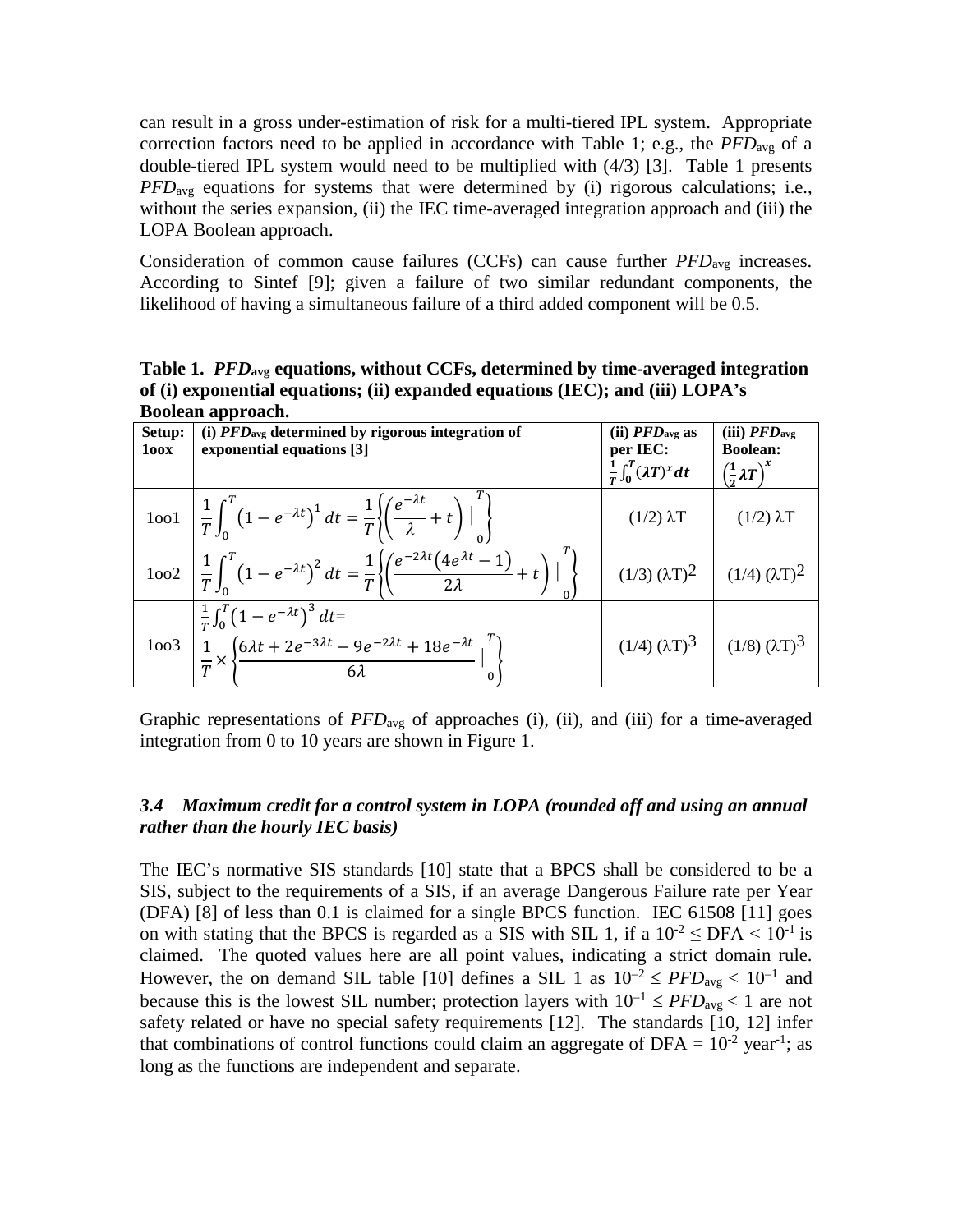These separation requirements apply also to the CPUs; a condition that is supported by recent Sintef CPU reliability data:  $\lambda_D = 4.8 \times 10^{-6}$  per hour - in a programmable safety system [13]. Sintef's data contradict an opinion expressed in the original LOPA book [1]. The latter claimed that historical data from a number of companies suggest that the effective PFD performance of a BPCS logic solver could justify taking credit for two BPCS-based IPLs. This liberal approach is obviously not supported by reputable data.

It is therefore proposed to limit the dangerous failure rate of a single BPCS function to  $\lambda_{D}$  $= 1 \times 10^{-1}$  per year and to allow one extra credit of *PFD*<sub>avg</sub> = 0.1 to be taken for an independent and separate control supervisory system. This would exhaust all BPCS credits at a DFA =  $10^{-2}$  year<sup>-1</sup>, additional instrumented safety systems would have a SIL rating of at least "1" one.

### **4. IEC and SIL Design Target Issues**

The generic Hazard and Risk Analysis (H&RA), prescribed in the IEC standards, can be done quantitatively or qualitatively. Its results are a list of overall safety functions and safety integrity requirements that are to be allocated among different technologies. Allocation of an overall safety function with its integrity requirement, or part thereof, towards an instrumented solution creates one or more SIFs, each with its associated Safety Integrity Level (SIL). Most SIL analyses are done qualitatively, even if they claim to be semi-quantitative, using LOPA, SIL graphs and hybrids of these methodologies.



**Figure 1: Multi-year PFDavg curves, as determined by Exponential, IEC and Boolean determination methods, for a 1003 parallel redundant system**  $(\lambda_{D}=5 \times 10^{-7})$ **failures/hr).**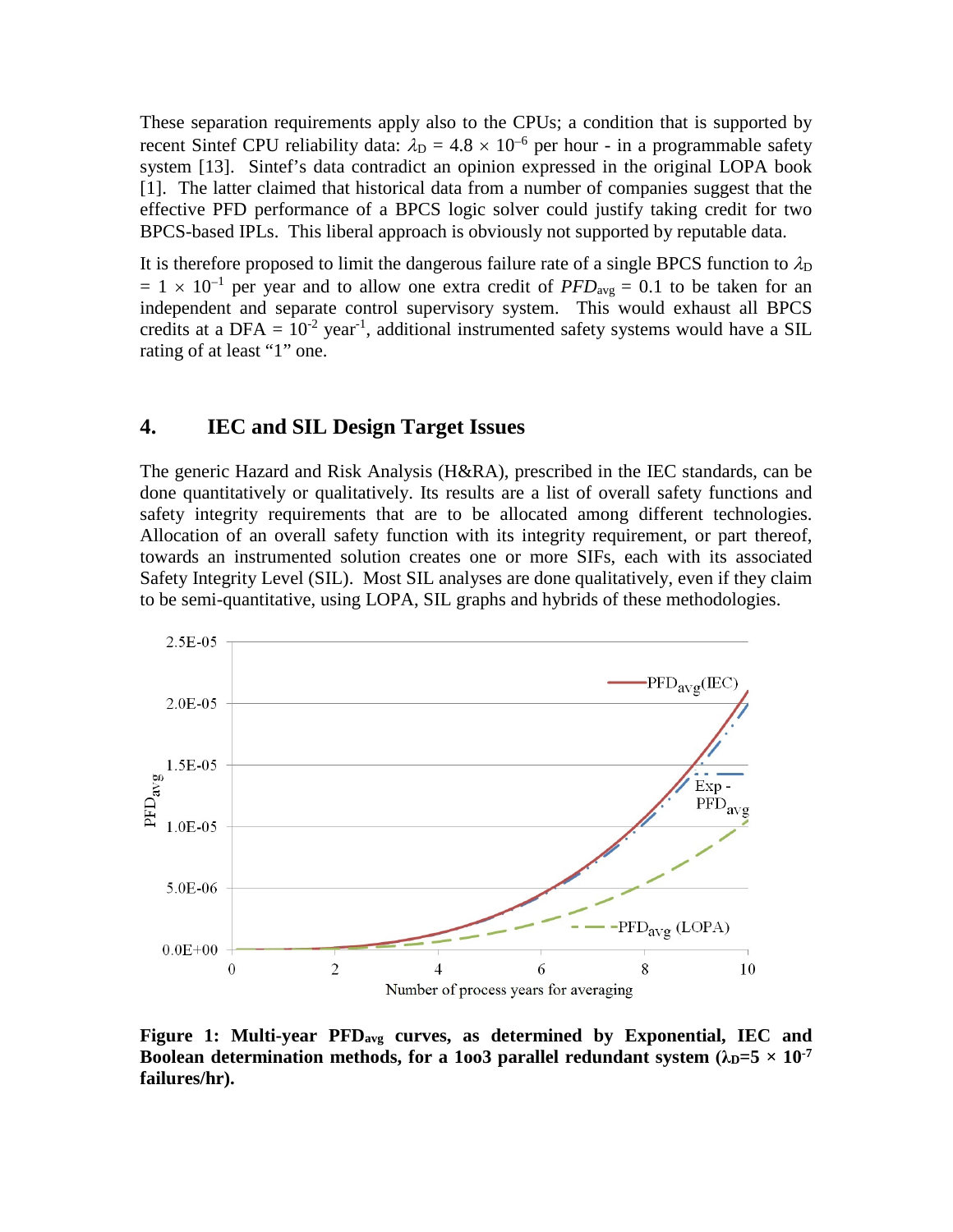### *4.1 SIL selection*

While most practitioners involved with "SIL analysis" are clear about the purpose of a SIF; e.g., protection against overpressure, this is not necessarily true for SILs. The SIL selection serves two purposes:

- 1. it invokes a bundle of systematic support measures for the life cycle (and systematic integrity). This includes measures for fault avoidance and fault control; and
- 2. with respect to hardware safety integrity it calls for quantified reliability estimation techniques. This is needed in order to assess whether the target safety integrity, as determined by the risk assessment, has been achieved [14]. If a qualitative method was used that expresses the safety integrity requirement as a SIL number then the smallest average *PFD*<sub>avg</sub> or failure rate for that SIL number shall be used as the SIS design target failure measure [15].

Table-2 gives a real-life example of a qualitative SIL analysis that resulted in an erroneous specification for the SIS design.

**Table 2. Example of flawed "Required** *PFD***avg" statements in a SIF architecture table.** 

| <b>SIF Tag</b><br># | SIL target,<br>determined by<br><b>SIL-Graph</b><br>PFD <sub>avg</sub> | <b>SIS</b> designer<br>specified<br>"Required PFD <sub>avg</sub> "<br>(flawed) | True <i>PFD</i> <sub>avg</sub><br><b>Target</b> is | Acceptance<br>$\boldsymbol{PFD_{\text{avg}}}$ | <b>SIS</b> designer<br><b>Achieved</b><br>PFD <sub>avg</sub> |
|---------------------|------------------------------------------------------------------------|--------------------------------------------------------------------------------|----------------------------------------------------|-----------------------------------------------|--------------------------------------------------------------|
|                     |                                                                        | $1 \times 10^{-2}$                                                             | $1 \times 10^{-3}$                                 | $1.5 \times 10^{-3}$                          | $3 \times 10^{-3}$<br>[Tail]                                 |
|                     |                                                                        | $1 \times 10^{-1}$                                                             | $1 \times 10^{-2}$                                 | $1.5 \times 10^{-2}$                          | $6 \times 10^{-3}$ [OK]                                      |
|                     |                                                                        | $1 \times 10^{-2}$                                                             | $1 \times 10^{-3}$                                 | $1.5 \times 10^{-3}$                          | $3 \times 10^{-3}$<br>[Fail]                                 |

# **5. Discussion**

Using HazOp, which is typically conducted towards the end of a project, as a hazard identification tool for LOPA purposes seems counter-productive. It delays the implementation of an overall process control safety strategy until after the HazOp. Unless standard SIFs were included, as part of a facility's design, there will be no concrete SIF/SIL information available to a HazOp team performing a PHA towards the end of the detailed design. This can result in a lot of time and effort being spent on a design by committee. In addition, the number of HazOp recommendations will proliferate, making their management cumbersome.

It would be more productive to conduct a separate process hazard analysis at the end of the process design stage that would generate SIF design input for P&IDs based on equipment information. An obvious hazard identification tool would be the Failure Mode Effect and Criticality Analysis or FMECA, which has an equipment focus, and is also a tool of choice to develop reliability data bases. Failure modes and failure rate data from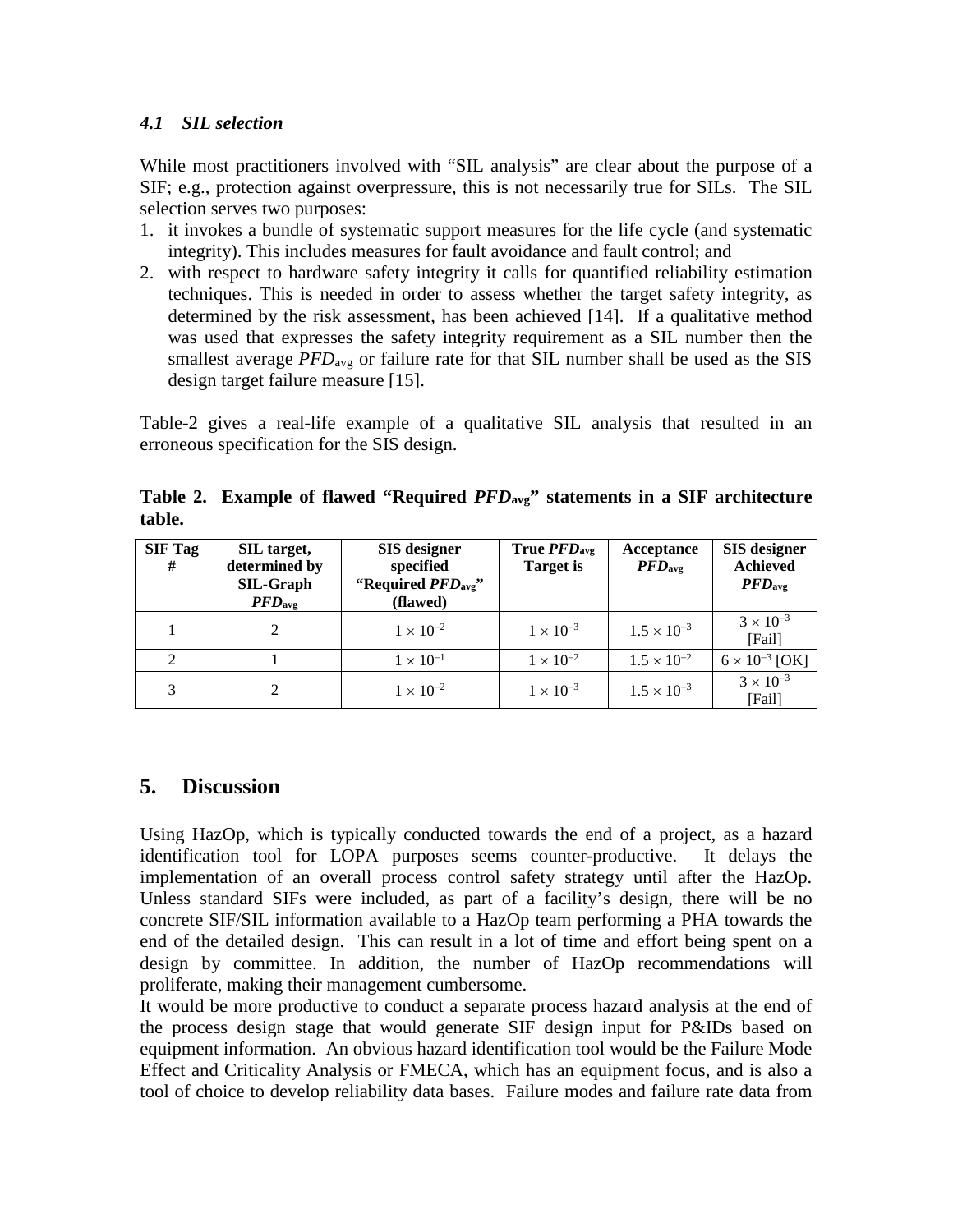such data bases would then allow required integrity requirements to be quantified and expressed as a discrete numbers rather than a range, associated with a particular SIL.

The first two LOPA books [1, 16] claimed that LOPA results would be accurate to within an order of magnitude of a cause-effect scenario's true risk. However, because a LOPA study most commonly employs ten-fold differences for the frequency (or probability) as well as the consequence estimates there is leeway for teams to "play" with numbers. The aforementioned issues with hazard identification and *PFD*avg handling indicate that the spread in results can be much greater than one order of magnitude.

Because of the uncertainty, it is considered prudent to risk-verify all LOPA analyses that yielded SIFs with a SIL 3 or higher; ideally this should be extended to scenarios with low probability and severe safety consequences.

Because qualitative SIL analyses set SIS design targets at the lowest *PFD*avg, a SIL with number " $n$ " ( $n = 1, 2, 3, 4$ ) will require " $n+1$ " protection layers (assuming a *PFD*<sub>avg</sub> = 0.1). A SIL "a" or "0" requires therefore a single IPL with a  $PFD_{avg} = 0.1$ . This can be handled by a BPCS "supervisory" layer as long as it is independent and separate from BPCS parts that would have caused the failure and the maximum aggregate BPCS credit is not less than  $10^{-2}$  DFA. If this is not possible then the SIF with a SIL "a" or "0" should be located in a SIS and be subject to the same restrictions as SIFs with SIL 1 and higher. These restrictions include maintenance by SIS qualified technicians only.

## **6. Conclusions**

- 1. The actual risk reduction performance of multi-tiered safeguards' will fall short of what LOPA suggests, when using Boolean algebra. System *PFD*<sub>avg</sub>s should therefore be corrected; e.g.,:
	- a. One IPL; correction factor is 1.
	- b. Two IPLs correction factor is 1.33.
	- c. Three IPLs correction factor is 2.
- 2. Qualitative and "semi-quantitative" hazard analyses that rely on a "single initiating event - loss event relationships" can be subject to serious shortcomings when the analysis team does not account for mutually exclusive events leading to the same loss event.
- 3. Expressing a SIF's desired risk reduction in terms of a SIL number; i.e., a range, rather than an actual target value is makes risk management more difficult. It creates confusion and provides opportunities for errors in the design and risk analysis.
- 4. Because of the uncertainty in the SIL or LOPA analyses, it is considered prudent to risk-verify all LOPA analyses that yielded SIFs with a SIL 3 or higher; ideally this should be extended to scenarios with low probability and severe safety consequences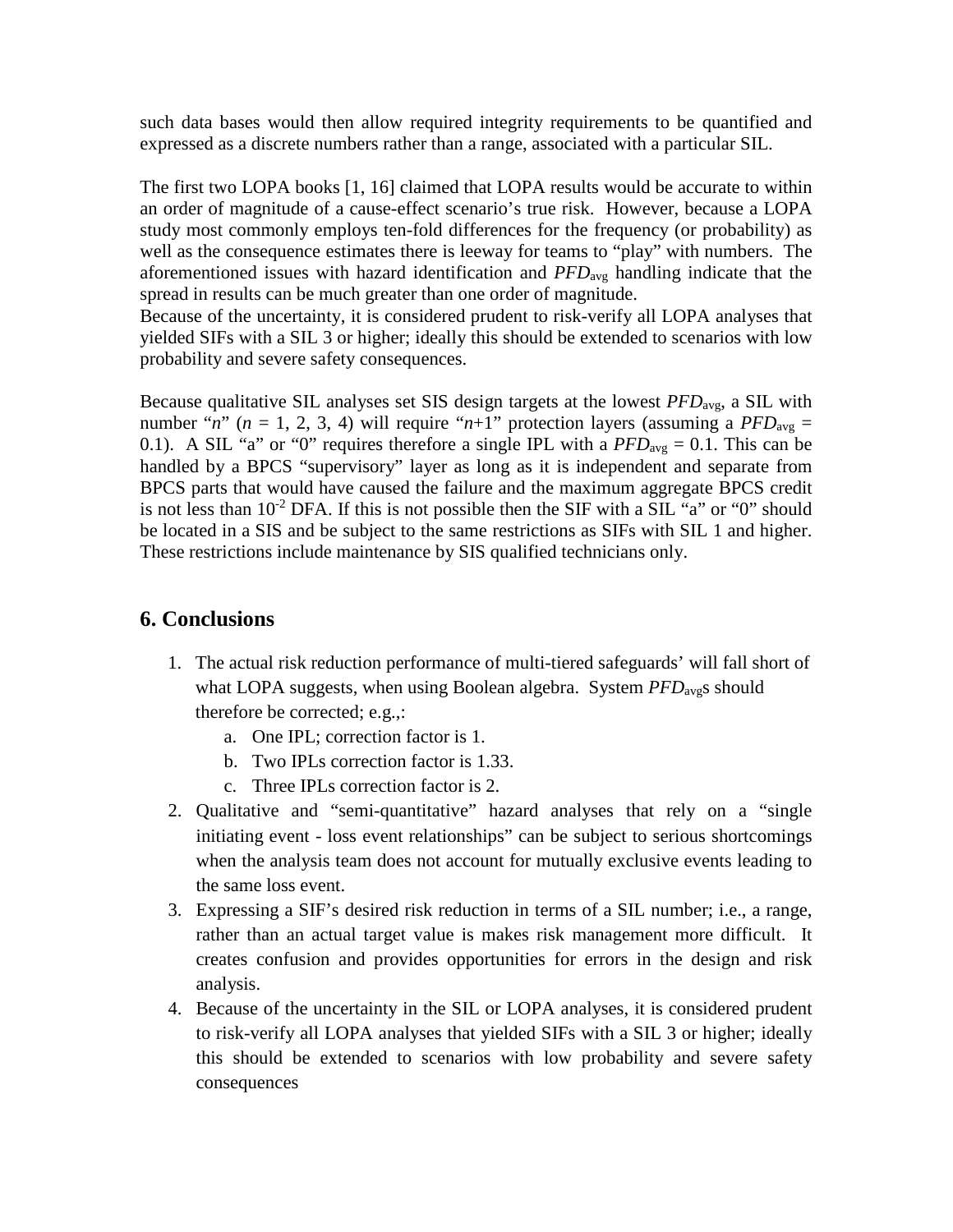5. Considering the effort that goes into the verification of SIS designs; it would be good if the risk verification effort matched the design verification effort

### **7. References**

- [1] Layer of Protection Analysis: Simplified Process Risk Assessment; published by the Center for Chemical Process Safety (CCPS) of the American Institute of Chemical Engineers (AIChE), 3 Park Avenue New York, New York 10016-5991 (2001).
- [2] Guidelines for Initiating Events and Independent Protection Layers in Layer of Protection Analysis (2015). Published by John Wiley & Sons, Inc., Hoboken, New Jersey.
- [3] Windhorst, Jan C A, Rigorous versus Simplified Protection Layer Reliability Calculations and Problems with Popular Risk Analysis Methodologies. Procedia Engineering 84, pp 47-54.
- [4] IEC 61508-6 Ed. 2.0 (2010). Guidelines on the application of IEC 61508-2 and IEC 61508-3 (2010) – Clause B.2.2 pp 23.
- [5] IEC 61508 Ed. 2.0 (2010) Functional safety of electrical/electronic/programmable electronic safety-related systems: Parts 1 through 7. Published by the International Electrotechnical Commission (IEC): 3, rue de Varembé, P.O. Box 131, CH - 1211 Geneva 20 – Switzerland.
- [6] IEC 61511 Functional safety instrumented systems for the process industry sector: Part 1: General framework, definitions system software and hardware requirements (2003-1); Part 2: Guidelines in the application of Part 1 (2003-7); Part 3: Guidelines in the application of hazard and risk analysis (2003-3). Published by the International Electrotechnical Commission (IEC): 3, rue de Varembé, P.O. Box 131, CH - 1211 Geneva 20 – Switzerland.
- [7] IEC 61508-4 Ed. 2.0 (2010) Definitions and abbreviations − clause 3.5.16. Published by the International Electrotechnical Commission (IEC): 3, rue de Varembé, P.O. Box 131, CH - 1211 Geneva 20 – Switzerland.
- [8] Smith, David J., "Reliability maintainability and risk". 8th edition, Published by Elsevier Ltd (2011) ISBN 978-0-08-096902-2.
- [9] SINTEF: Reliability Prediction Method for Safety Instrumented Systems PDS Method Handbook (2010).
- [10] IEC 61508-1: General requirements (2010) and IEC 61511-1: General framework, definitions system software and hardware requirements (2003-1). Published by the International Electrotechnical Commission (IEC): 3, rue de Varembé, P.O. Box 131, CH - 1211 Geneva 20 – Switzerland.
- [11] IEC 61508-1: General requirements (2010) –NOTE to Clause 7.5.2.5.
- [12] IEC 61508-5: Examples of methods for the determination of safety integrity levels (2010).
- [13] SINTEF: Reliability Data for Safety Instrumented Systems PDS Data Handbook (2010); section 5.2.2.2.
- [14] IEC 61508-1: General requirements (2010) NOTE4 to Clause 7.6.2.9.
- [15] IEC 61508-1: General requirements (2010) NOTE1 to Clause 7.10.2.7.